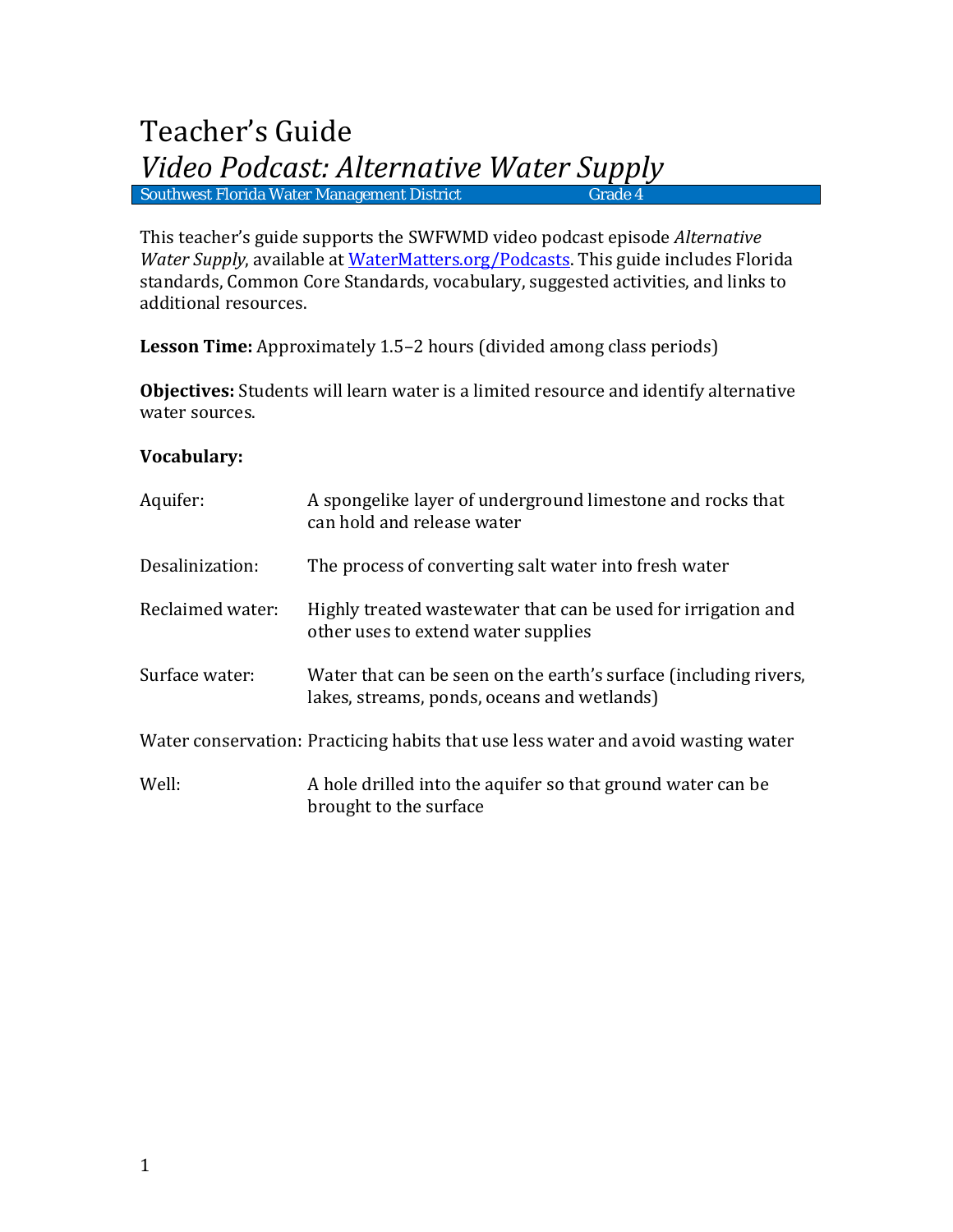## **Lesson**

#### **Engage:**

(15 minutes) Prior to watching the podcast, pose the following essential questions to your students: Does all the water we use come from the same source? Why is it important to have different sources of water?

Watch the podcast. Review the vocabulary terms and ask aloud the following questions to activate prior knowledge:

What are some alternative water sources? Is it easier to use alternative water sources or water from the aquifer? How can you conserve water?

## **Explore/Explain:**

(45–75 minutes) After the *Engage* activities, divide students into groups. Tell students that each group is a news crew and should create a news broadcast to educate others about the sources of Florida's water supply, types of alternative water supplies and why alternative water supplies are needed.

For the remainder of the first class period, students will plan their broadcast. Encourage groups to recall information from the podcast and conduct other research using the Internet, books and other available resources. Instruct groups to write a news broadcast script that clearly conveys the topic to their audience.

During the second class period, each group will find images and create a visual display to support information in its news broadcast — refer to the *ClipPix* and *ClipVideo* websites under *Additional Links* below. If the appropriate equipment is available, groups can record their news report and add graphics and voiceovers to the recording. If equipment is not available, groups will present their news broadcasts live.

#### **Extend and Evaluate**:

(30 minutes) Ask each group to present its pre-recorded or live news broadcast to the class. Assess each group for organized delivery of information and proper content.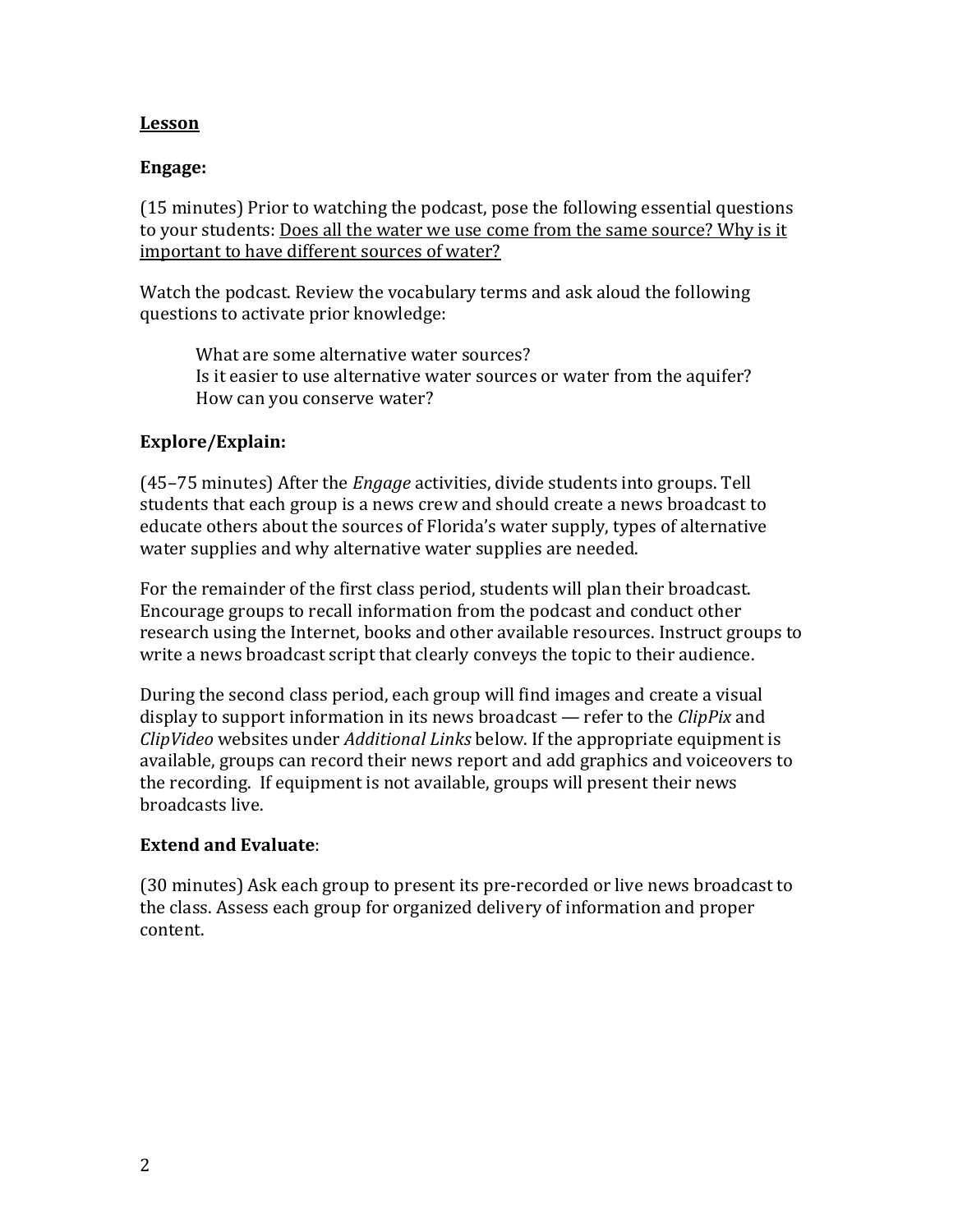# **Additional Links**

[WaterMatters.org/Education/Splash/](http://www.watermatters.org/education/splash/) [WaterMatters.org/Conservation/Reclaimed/](http://www.watermatters.org/conservation/reclaimed/) <http://etc.usf.edu/clippix/pictures/alternative-water/> <http://etc.usf.edu/clipvideo/galleries/alternative-water/>

## **Standards**

#### **Next Generation Sunshine State Standards:**

SC.4.E.6.3: Recognize that humans need resources found on Earth and that these are either renewable or nonrenewable.

#### **Common Core State Standards:**

[CCSS.ELA-Literacy.SL.4.1](http://www.corestandards.org/ELA-Literacy/SL/4/1/) Engage effectively in a range of collaborative discussions (one-on-one, in groups, and teacher-led) with diverse partners on *grade 4 topics and texts*, building on others' ideas and expressing their own clearly.

[CCSS.ELA-Literacy.SL.4.2](http://www.corestandards.org/ELA-Literacy/SL/4/2/) Paraphrase portions of a text read aloud or information presented in diverse media and formats, including visually, quantitatively, and orally.

[CCSS.ELA-Literacy.SL.4.4](http://www.corestandards.org/ELA-Literacy/SL/4/4/) Report on a topic or text, tell a story, or recount an experience in an organized manner, using appropriate facts and relevant, descriptive details to support main ideas or themes; speak clearly at an understandable pace.

[CCSS.ELA-Literacy.SL.4.5](http://www.corestandards.org/ELA-Literacy/SL/4/5/) Add audio recordings and visual displays to presentations when appropriate to enhance the development of main ideas or themes.

[CCSS.ELA-Literacy.RI.4.4](http://www.corestandards.org/ELA-Literacy/RI/4/4/) Determine the meaning of general academic and domainspecific words or phrases in a text relevant to a *grade 4 topic or subject area*.

[CCSS.ELA-Literacy.RI.4.7](http://www.corestandards.org/ELA-Literacy/RI/4/7/) Interpret information presented visually, orally, or quantitatively (e.g., in charts, graphs, diagrams, time lines, animations, or interactive elements on Web pages) and explain how the information contributes to an understanding of the text in which it appears.

[CCSS.ELA-Literacy.W.4.2](http://www.corestandards.org/ELA-Literacy/W/4/2/) Write informative/explanatory texts to examine a topic and convey ideas and information clearly.